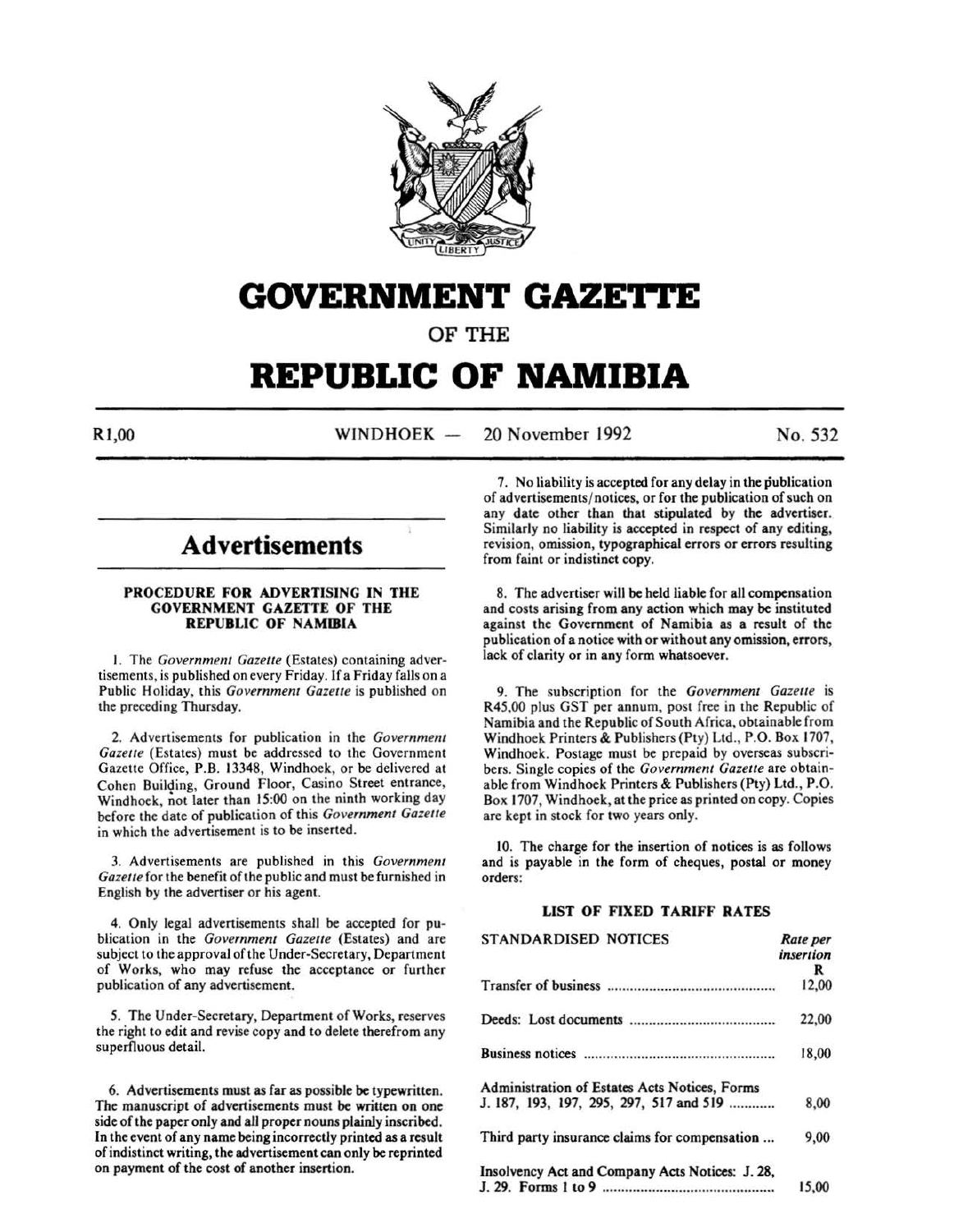全

| $J.B.$ – Forms 2 and 6 – additional statements<br>according to word count table, added to the basic   |              |                                                                                                                                                                                                                       | 40.00                   |
|-------------------------------------------------------------------------------------------------------|--------------|-----------------------------------------------------------------------------------------------------------------------------------------------------------------------------------------------------------------------|-------------------------|
| traffic.                                                                                              |              | Liquidators' and other appointees' notices                                                                                                                                                                            | 25,00                   |
| Change of name (two insertions)                                                                       | 108.00       | SALES IN EXECUTION AND OTHER PUBLIC SALES:                                                                                                                                                                            |                         |
| Naturalisation notices (including a reprint for the                                                   | 8,00         |                                                                                                                                                                                                                       | 65,00                   |
| Unclaimed moneys $-$ only in the Government<br>Gazette, closing date 15 January (per entry of         | 3,00         | Public auctions, sales and tenders:                                                                                                                                                                                   | 22,00<br>54,00<br>82,00 |
|                                                                                                       | 18,00        | <b>ORDERS OF THE COURT:</b>                                                                                                                                                                                           |                         |
|                                                                                                       | 8,00         | Provisional and final liquidations or sequestra-                                                                                                                                                                      | 50,00                   |
| <b>NON-STANDARDISED NOTICES</b>                                                                       |              | Reduction or change in capital mergers, offers of                                                                                                                                                                     | 120,00                  |
| Company notices:                                                                                      | $\mathbf{R}$ | Judical managements, curator bonis and similar                                                                                                                                                                        | 120.00                  |
| Short notices: Meetings, resolutions, offers of<br>compromise, conversions of companies, voluntary    |              | Supersession and discharge of petitions (J. 158)                                                                                                                                                                      | 15.00<br>15,00          |
| windings-up, et.: closing of members' registers<br>for transfer and/or declarations of dividends      | 40,00        | 11. The charge for the insertion of advertisements other<br>than the notices mentioned in paragraph 10 is at the rate                                                                                                 |                         |
| Declaration of dividends with profit statements,                                                      | 90.00        | of R3,00 per cm double column. (Fractions of a cm must be<br>calculated as a cm).                                                                                                                                     |                         |
| Long notices: Transfers, changes in respect of<br>shares or capital, redemptions, resolutions, volun- | 120,00       | 12. No advertisements shall be inserted unless the charge<br>is prepaid. Cheques, drafts, postal or money orders must be<br>made payable to the Under-Secretary, Department of<br>Works, Private Bag 13348, Windhoek. |                         |

#### FORM J 187

#### LIQUIDATION AND DISTRIBUTION ACCOUNTS IN DECEASED ESTATES LYING FOR INSPECTION

In terms of section 35(5) of Act 66 of 1965, notice is hereby given that copies of the liquidation and distribution accounts (first and final, *unless otherwise stated)* in the estates specified below will be open for the inspection of all persons interested therein for a period of 21 days (or shorter or longer if *specially stated)* from the date specified or from the date of publication hereof, whichever may be the later, and at the offices of the Master and Magistrates as stated.

Should no objection thereto be lodged with the Master concerned during the specified period, the executors will proceed to make payments in accordance with the accounts.

137/92 ERASMUS Daniel Jacobus, 460404 *50* 6608 6, Oranjemund. Maria Petronella Adriana Erasmus, 471222 00 6700 9. Amended First and Final. Oranjemund, Windhoek. First National Trust, P.O. Box 448, Windhoek.

261/92 SNYDERS Jan Hendrik Stephanus, 210903 01 0014 *5,* Windhoek. Mathilda Snyders, 160828 01 0009 3. Windhoek, Windhoek. First National Trust, P.O. Box 448, Windhoek.

360/92 ENGELBRECHT Theunis Jacobus, 420327 01 0011 6, Maltahohe. Standard Bank Namibia Ltd., (Registered Bank), Trustee Branch, P.O. Box 2164, Windhoek.

183/91 ZWEMMER Rudolf Johannes, 411004 01 0010 6, No.4 Konig Street, Windhoek, Namibia. Windhoek. Muller & Brand, P.O. Box 2073, Windhoek.

299/92 DELPORT Anna Susanna, 200501 01 0002 2, Windhoek. Windhoek, Windhoek. Bank Windhoek Ltd., (Estate and Trust Department), P.O. Box 15, Windhoek.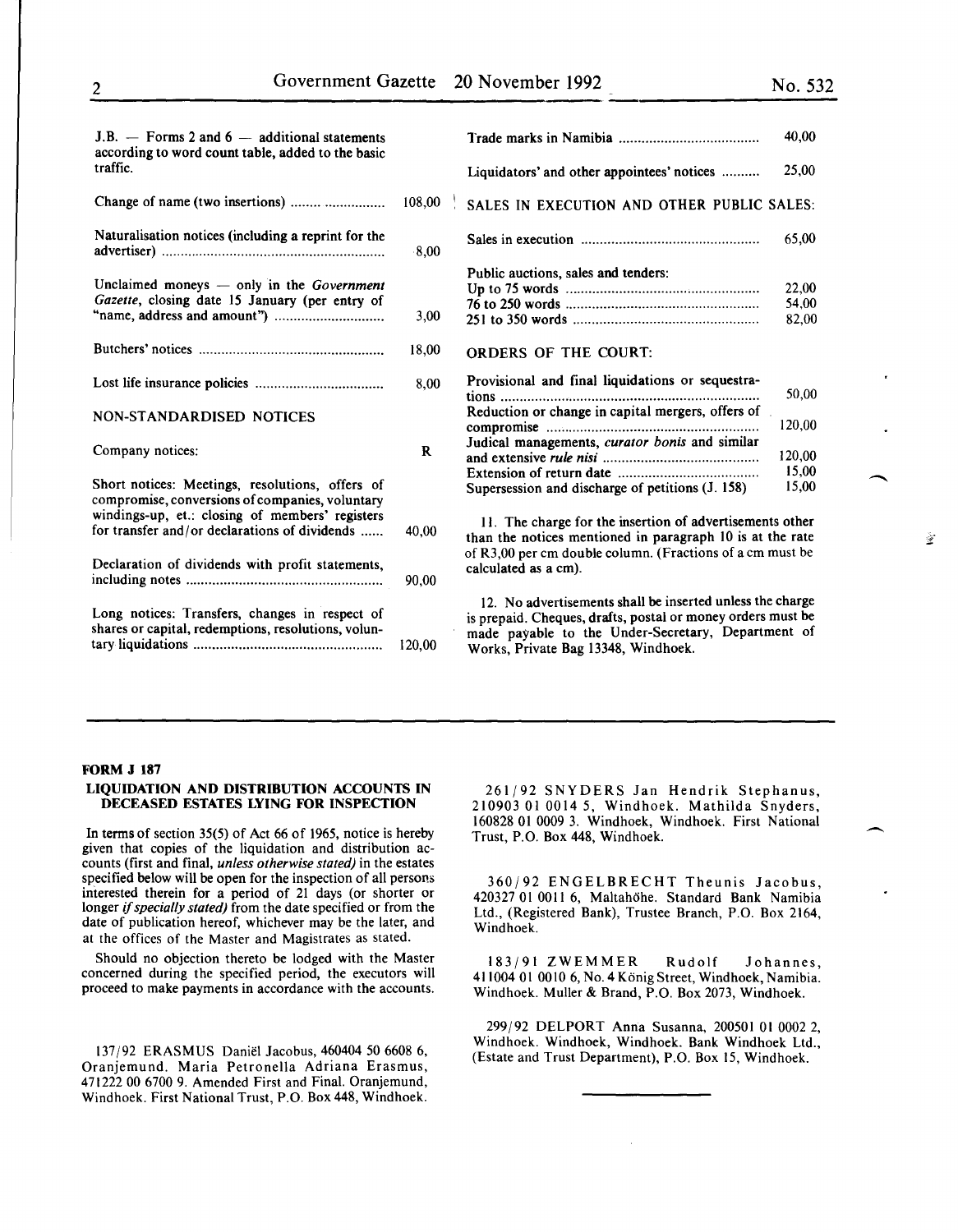#### FORM J 193

#### NOTICE TO CREDITORS IN DECEASED ESTATES

All persons having claims against the estates mentioned below are hereby called upon to lodge their claims with the executors concerned, whithin 30 days (or otherwise as indicated) calculated from the date of publication hereof. The information is given in the following order: Estate number, surname and christian names, date of birth, identity number, last address, date of death; surviving spouse's names, surname, date of birth and identity number; name and address of executor or authorised agent, period allowed for lodgement of *claims* if *other than 30 days.* 

DE WITT Alexander Jacobus, Windhoek, 15 August 1927, 270815 01 0005 7, Grootfontein, 16 September 1992. Standard Bank Namibia Ltd., (Registered Bank), Trustee Branch, P.O. Box 2164, Windhoek.

511/92 SCHIELE Hans Peter Fritz Albert, Windhoek, 23 July 1920, 200723 01 0011 7, Bruhn Street, Pionierspark, Windhoek, 31 October 1992. F.M. Oehl-Trust, P.O. Box 133, Windhoek.

510/92 KARSTEN Hester Hendriena, Windhoek, 12 January 1941, 410112 OJ 0019 I, No. 41 Hoofstraat, Omaruru, 30 October 1992. Jacobus Hipner Venter Karsten. F.M. Oehi-Trust, P.O. Box 133, Windhoek.

## FORM 4

# LIQUIDATION ACCOUNTS AND PLANS OF DISTRIBUTION OR CONTRIBUTION IN SEQUESTRATED ESTATES OR COMPANIES BEING WOUND UP

Pursuant to. section 108(2) of the Insolvency Act, 1936, section 136(2) of the Companies Act, 1926, and section 406(3) of the Companies Act, 1973, notice is hereby given contribution in the estates or the companies mentioned below will lie open for inspection by creditors or contributories at the offices of the Master and the Magistrates stated therein, for a period of 14 days, or for such a period as stated therein, from the dates mentioned below or from the date of publication hereof, whichever may be the later date.

Wl8/91 Insolvent Estate A.R.G. Caroto. Second and Final Liquidation and Distribution Account. At the office of the Master of the High Court, Windhoek for a period of 14 days as from the 20th November 1992. I.R. McLaren, Trustee, Investment Trust Co. (Pty) Ltd., P.O. Box 21204, Windhoek.

#### TRANSFER OF LICENCE

BE PLEASED TO TAKE NOTICE that application will be made at the next quarterly sitting of the Licensing Court, Windhoek for the transfer of the Business, General Dealer, Gardening Tools and Implements (Retail) Licence held by PETRUS BENJAMEN COETZEE who traded under the name and style of **RENT-A-DRUM** on Erf 1260, Klein Windhoek Road, Klein Windhoek, to GYS JOHAN LOUW who will carry on business for his own account under the same name and address.

This publication shall also serve as notice being given in terms of section 34 of the Insolvency Act No. 27 of 1936.

MULLER & BRAND M.G. ERASMUS Sokolic Building c/o John Meinert & Stübel Streets Windhoek

# TRANSFER OF LICENCE

BE PLEASED TO TAKE NOTICE that application will be made at the next quarterly sitting of the Licensing Court. Windhoek for the transfer of the General Dealer (Retall) Golf equipment and clothing Licence held by LEWTON GEYSER who traded under the name and style of THE GOLF SHOP, Erf 5561, Golf Road, Country Club, Windhoek to FRANCOIS JACOBUS HANEKOM who will carry on business for his own account under the same name and address.

This publication shall also serve as notice being given in terms of section 34 of the Insolvency Act No. 27 of 1936.

MULLER & BRAND M.G. ERASMUS Sokolic Building c/o John Meinert & Stübel Streets Windhoek

#### TRANSFER OF LICENCE

BE PLEASED TO TAKE NOTICE that application will be made after 14 (FOURTEEN) days after publication of this Notice at the Licensing Court for the transfer of the General Dealer, clothing and accessories, Trading Licence held by N.J. IRLICH who traded under the name and style of MONJO FOR FASHION on Erf260 Windhoek, to JOHANNA JANSEN who will carry on business for her own account under the same name and address.

DATED at WINDHOEK on this 3rd day of November 1992.

KELLER & NEUHAUS TRUST CO. (PTY) LTD. AGENT FOR APPLICANT P.O. Box 156 Windhoek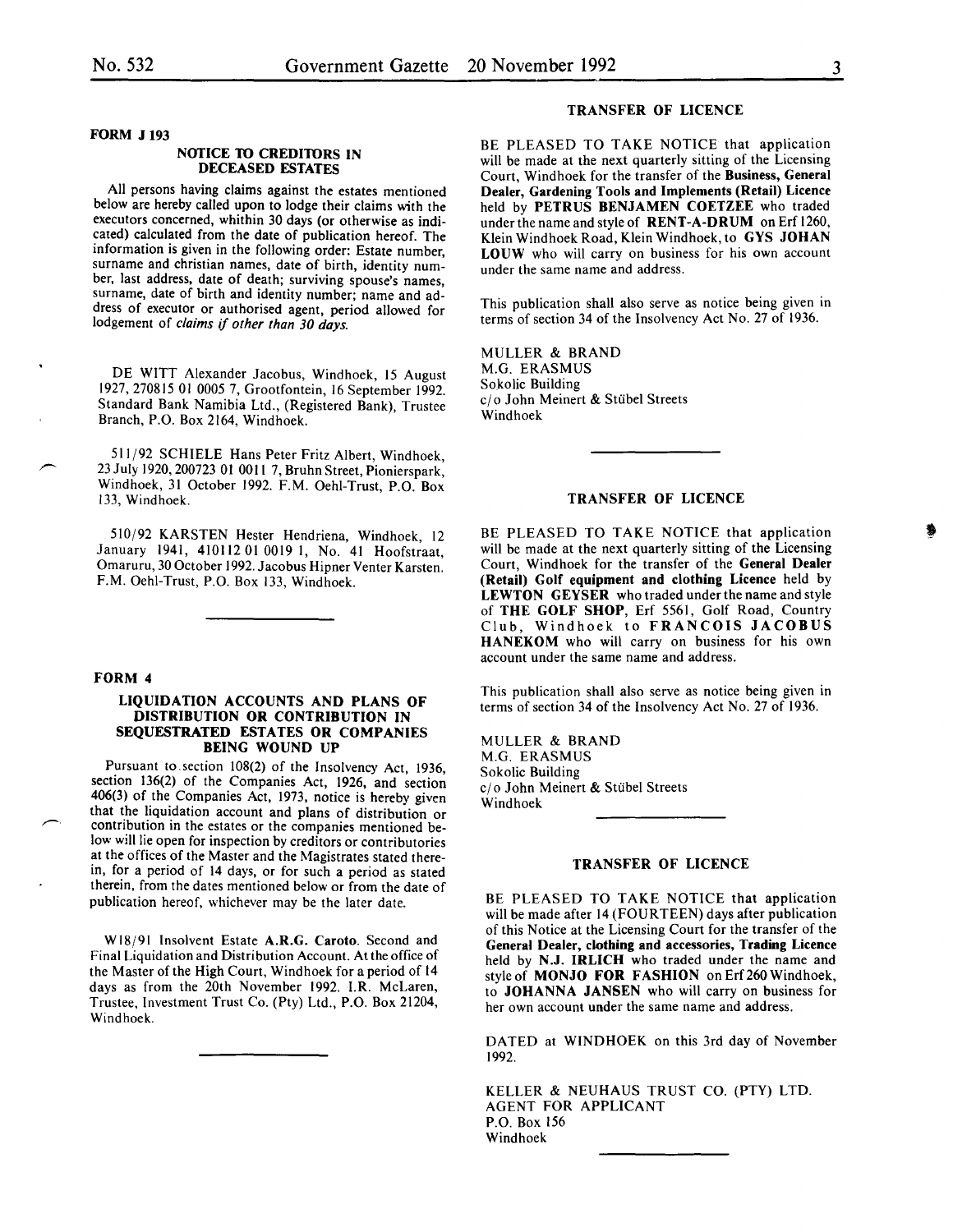爹

#### TRANSFER OF LICENCE

BE PLEASED TO TAKE NOTICE that application will be made after 14 (fourteen) days after publication of this notice at the Licensing Court, Okahandja for the transfer of the General Dealer Trading Licence held by URBANS KARAMATA who traded under the name and style of KARAMATA BOTTLE STORE at Erf 1366, Nau-Aib, Okahandja to DAWID TJITANDI who will carry on business for his own account under the same name and address.

DATED at WINDHOEK on this 12th day of November 1992.

ANDRE LOUW & COMPANY Suite I, Trip Centre Levinson Arcade Windhoek

#### **NOTICE**

Please take notice that fourteen (14) days after publication of this notice, application will be made to the Licensing Court of Khorixas, held at Khorixas, for the transfer of the General Dealer, Aerated and Mineral Water, Tobacco (Retail), Patent Medicine, Butcher and Fresh Produce Licences held by LOURENS MARTINUS DU PLES-SIS trading under the name and style of KHORIXAS SLAGHUIS & GENERAL DEALER on Erf No. 676. Khorixas to NICOLAAS JOHANNES DIPPENAAR who will continue to carry on business under the same name and style for his own account.

A. DAVIDS & CO. ATTORNEYS FOR APPLICANT P.O. Box II Otiiwarongo

# NOTICE OF TRANSFER OF BUSINESS

TAKE NOTICE that FRITS LEMSTRA intends to alienate and dispose of the business being conducted by him under the name and style of BRIDGE INN TAKE-A WAYS at No. 17 Brucken Street Swakopmund to and in favour of DIRK KOTZE VAN ZYL who shall carry on the aforesaid business for his own account under the same name on the aforesaid premises, and this publication shall serve as due notice having been given in terms of Section 34 of the Insolvency Act No. 24 of 1936, and futhermore that after publication of this notice the said DIRK KOTZE VAN ZYL shall apply to the Magistrate for the district of Swakopmund for the transfer of the trading licences in respect of the aforesaid business into his name.

DATED at SWAKOPMUND this 28th day of October 1992.

AHRENS & CO. ATTORNEYS FOR THE PARTIES 32 Post Street P.O. Box 1261 Swakopmund

# NOTICE OF TRANSFER OF BUSINESS LICENCE

KINDLY take notice that application will be made at the next sitting of the Licensing Court, Gobabis, for the transfer of the General Dealer's Licence held by ZENOBIA ME-LANIE WEBER and who trades as PARADISE WORLD at Erf 343, 86 Church Street, Gobabis, to THOMAS JOHANNES PEARSON who will trade under the same style and on the same erffor his own account, from I December 1992.

K.S. DANNHAUSER ATTORNEY FOR PARTIES P.O. Box 210 Gobabis

#### NOTICE OF TRANSFER OF BUSINESS

TAKE NOTICE that LEON F. SNYMAN intends to alienate and dispose of the business being conducted by him under the name and style of STASIE KAFEE, Bahnhof Street, Swakopmund, to and in favour of ANTOINETT WENK who shall carry on the aforesaid business for her own account under the same name on the aforesaid premises, and this publication shall serve as due notice having been given in terms of Section 34 of the Insolvency Act No. 24 of 1936, and furthermore that after publication of this notice the said ANTOINETT WENK shall apply to the Magistrate for the district of Swakopmund for the transfer of the trading licences in respect of the aforesaid business into her name.

DATED at SWAKOPMUND this 11th day of November 1992.

AHRENS & CO. ATTORNEYS FOR THE PARTIES 32 Post Street P.O. Box 1261 Swakopmund

# NOTICE OF TRANSFER OF BUSINESS

KINDLY TAKE NOTICE that on the 2nd day of December 1992 the undermentioned applicant will apply to the Licensing Court at Grootfontein for the transfer of a General Dealer Licence held by THEODORUS SIEG-FRIED JANSE VAN RENSBURG who traded under the name and style of ACE TRADING on Erf 59, Grootfontein, to PIETER JACOBUS STEYN who will continue to carry on trading on the abovementioned premises and under the name and style of ACE TRADING.

This application shall also serve as notice being given in terms of Section 34 of the Insolvency Act of 1936.

MESSRS. I. HOHNE & CO. ATTORNEYS FOR APPLICANT 7 Bernhard Street Grootfontein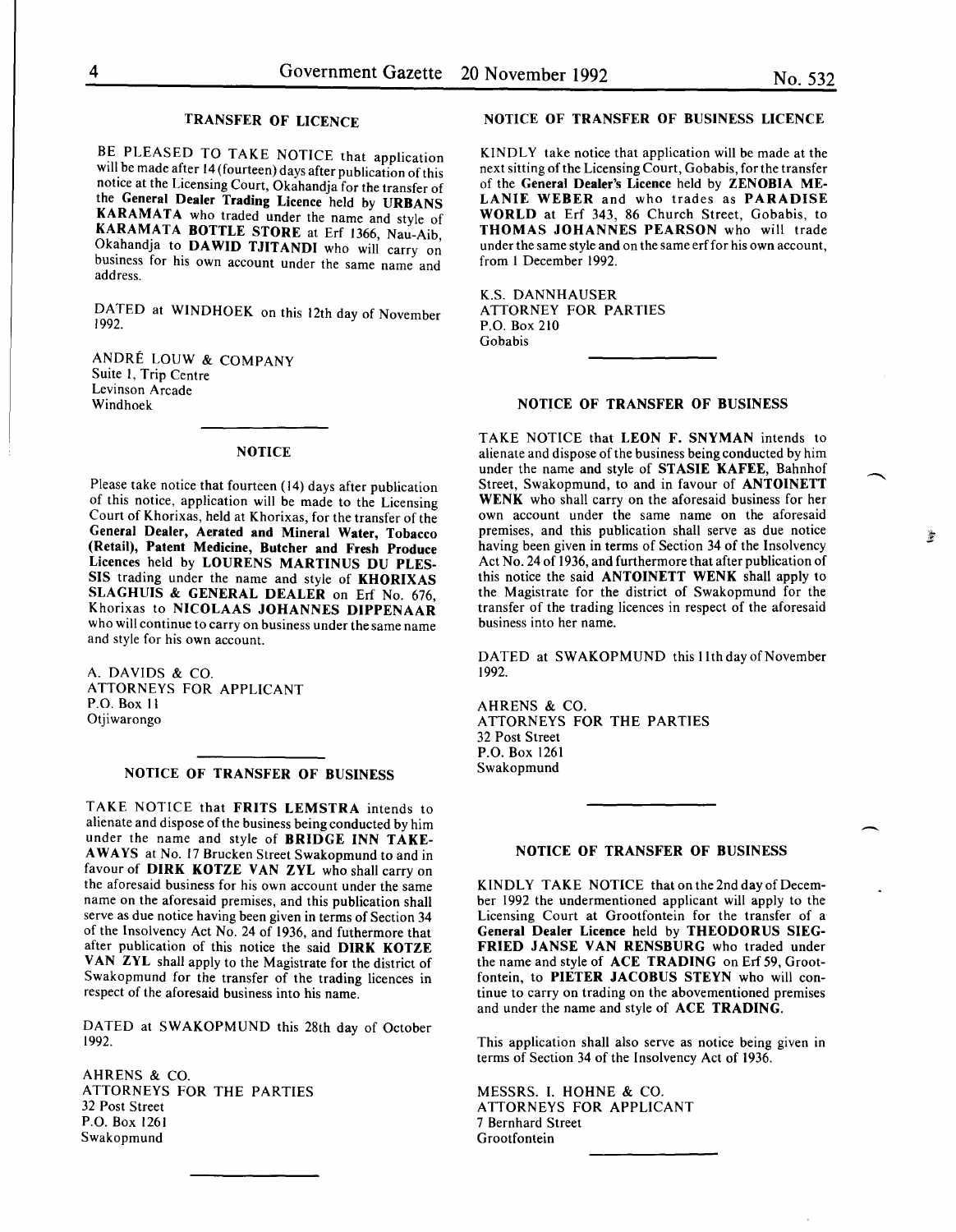#### IN THE HIGH COURT OF NAMIBIA

In the matter between:

| <b>MASTERLEISURE MULTI-</b><br><b>OWNERSHIP (PTY) LIMITED</b> | Plaintiff | In the matter between:             |           |
|---------------------------------------------------------------|-----------|------------------------------------|-----------|
| and<br><b>MANFRED ERNST GEIGER</b>                            | Defendant | STANDARD BANK NAMIBIA<br>LTD.      | Plaintiff |
| NOTICE OF SALE IN EXECUTION<br>OF IMMOVABLE PROPERTY          |           | and<br><b>MR VILHO NGHIPONDOKA</b> | Defendant |

# In execution of a Judgement of the above Honourable Court in the abovementioned suit, a sale will be held on Friday the

27th of November 1992, at 09:00, at Erf No. 4595, Khomasdal Township, District of Windhoek, of the undermentioned immovable property of the Defendant:

| <b>CERTAIN</b>  | Erf 4595, Khomasdal Township<br>(Extension No. 1);            |
|-----------------|---------------------------------------------------------------|
| <b>SITUATED</b> | In the Municipality of Windhoek<br>Registration Division "K"; |
| MEASURING       | 450 square metres;                                            |
| HELD BY         | Deed of Transfer No. T3430/1992;                              |
| BOND NO.        | B1867/1992.                                                   |

The property shall be sold by the Deputy Sheriff of Windhoek, subject to the Conditions of Sale that may be inspected by the Offices of the Deputy Sheriff.

I 0% of the purchase price to be paid in cash on the date of the sale, the balance to be paid against transfer, to be secured by a Bank or Building Society or other acceptable guarantee to be furnished to the Deputy Sheriff within 14 days after the date of sale.

The full conditions of the sale will be read out by the Deputy Sheriff on the day of the sale but may be inspected at any time prior to the sale at the offices of the Deputy Sheriff or at the offices of the Plaintiff's Attorneys.

DATED at WINDHOEK this 2nd day of November 1992.

PER: P.F. KOEP P.F. KOEP & COMPANY ATTORNEYS FOR PLAINTIFF 1st Floor, Acme Corner Kasino Street Windhoek

# IN THE MAGISTRATE'S COURT FOR THE DISTRICT OF WINDHOEK

HELD AT WINDHOEK CASE NO.: 9636/91

|      | STANDARD BANK NAMIBIA | <b>Plaintiff</b> |
|------|-----------------------|------------------|
| LTD. |                       |                  |
| and  |                       |                  |
|      | MR VILHO NGHIPONDOKA  | Defendant        |

# NOTICE OF SALE IN EXECUTION

In execution of a Judgement granted by the above Honourable Court, the following property will be sold by public auction by the Messenger of the Court, Windhoek, on 3 December 1992, at 14:00, at Erf No. 608, Olympia, Windhoek.

| <b>CERTAIN</b>   | Erf No. 608, Olympia, 75 Malcolm<br>Spence Street, Windhoek;        |  |
|------------------|---------------------------------------------------------------------|--|
| <b>SITUATE</b>   | In the Registration Division "K":                                   |  |
| <b>MEASURING</b> | 1 197 (One thousand one hundred<br>and ninety-seven) square metres. |  |

The following improvements are on the property (although nothing in this respect is guaranteed): Single-storey dwelling measuring 223 m<sup>2</sup> comprising entrance hall, lounge, diningroom, study, kitchen, four bedrooms, two bathrooms, Flat measuring 35 m2 comprising two rooms and bathroom, single garage and separate outside room. Also a swimmingpool.

# CONDITIONS OF SALE:

- I. The Sale is subject to the provisions of the Magistrate's Court Act No. 32 of 1944, as amended, and the property will be sold "voetstoots" according to the existing title deed.
- 2. One-tenth of the purchase price shall be payable immediately after the Sale in cash, the balance together with interest thereon at 19,5% against transfer, which transfer shall be given without delay.
- 3. The complete Conditions of Sale will be read out at the time of the sale, and may be inspected beforehand at the offices of the Plaintiff and Plaintiff's attorneys at the undermentioned address, as also at the offices of the Messenger of the Court, Windhoek.

DATED at WINDHOEK, this 30th day of October 1992.

ENGLING, STRITTER & PARTNERS ATTORNEYS FOR PLAINTIFF 5th Floor, CDM Centre Bulow Street Windhoek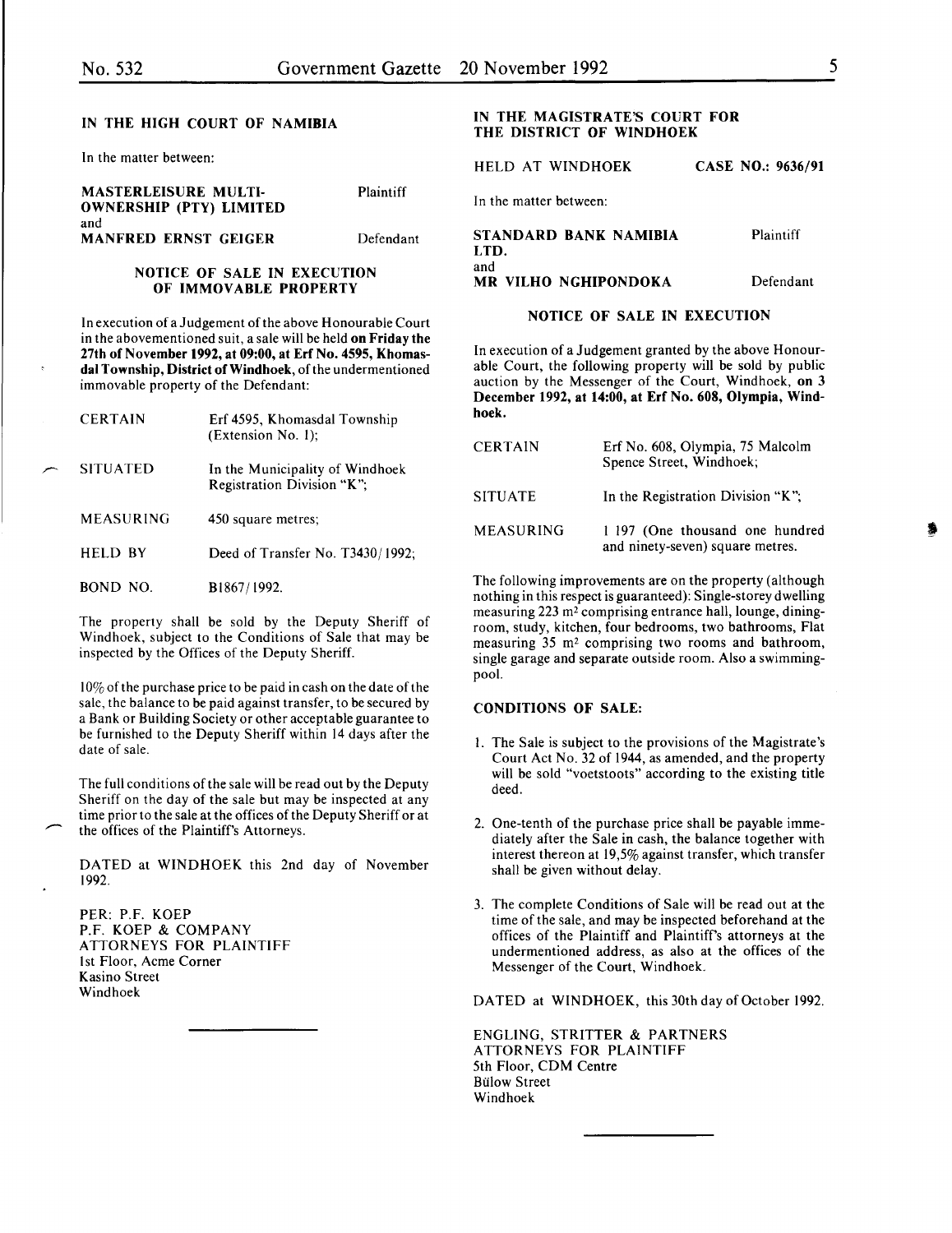# IN THE HIGH COURT OF NAMIBIA

In the matter between:

| FEDERAL CONVENTION OF<br>NAMIBIA | Plaintiff |
|----------------------------------|-----------|
| and<br>MBURUMBA KERINA           | Defendant |

#### NOTICE OF SALE IN EXECUTION

In execution of a judgement granted against the above Defendant by the above Honourable Court on the lith January 1991, the following goods will be sold by public auction by the Deputy Sheriff of Windhoek on 28th November 1992, at 10:00, at No.2, Goethe Street, Windhoek:

I Lounge suite I Dining-room suite I Television set I Hi-fi set I Automatic washing-machine

Terms of sale: "Voetstoots" and cash to the highest bidder.

DATED at WINDHOEK this 5th day of November 1992.

A.A.J. NAUDE DR. WEDER, KRUGER & HARTMANN ATTORNEYS FOR PLAINTIFF Nimrod Building Kasino Street Windhoek

#### NOTICE OF TRANSFER OF BUSINESS

KINDLY TAKE NOTICE that on the 2nd day of December 1992 the undermentioned applicant will apply to the Licensing Court at Grootfontein for the transfer of a General Dealer Licence held by THEODORUS SIEG-FRIED JANSE VAN RENSBURG who traded under the name and style of GROOTFONTEIN HANDELS-HUIS on Erf 286, Grootfontein, to PIETER JACOBUS STEYN who will continue to carry on trading on the abovementioned premises and under the name and style of GROOTFONTEIN HANDELSHUIS.

This application shall also serve as notice being given in terms of Section 34 of the Insolvency Act of 1936.

MESSRS. I. HOHNE & CO. ATTORNEYS FOR APPLICANT 7 Bernhard Street Grootfontein

#### IN THE HIGH COURT OF NAMIBIA

In the matter between:

| T & H SHAPIRO (PTY) LTD.<br>t/a CAPE DISCOUNT STORE | Plaintiff |
|-----------------------------------------------------|-----------|
| and<br>A. SAMAHINA t/a                              | Defendant |
| SAMAHINA WHOLESALE                                  |           |

# NOTICE OF SALE IN EXECUTION

Pursuant to a Judgement of the above Honourable Court granted on the 23rd day of November 1990, the following immovable property will be sold without reserve and "voetstoots" by the Deputy Sheriff of the District of Kavango on Tuesday, the 8th day of December 1992, at 10:00, at Sauyema, Kavango.

| <b>CERTAIN</b> | Building known as Samahina<br>Supermarket;        |
|----------------|---------------------------------------------------|
| <b>SITUATE</b> | At Sauvema on the outskirts of<br>Rundu, Kavango. |

The "Conditions of Sale-in-Execution" will lie for inspection at the office of the Deputy Sheriff at Kavango and at the Offices of Plaintiff's Attorneys, Muller & Brand, at the undermentioned address.

DATED at WINDHOEK this 9th day of November 1992.

MR. P.V. ELLIS MULLER & BRAND ATTORNEYS FOR PLAINTIFF Sokolic Building cnr. of John Meinert & Stiibel Streets Windhoek

#### THE ALIENS ACT, 1937 NOTICE OF INTENTION OF CHANGE OF SURNAME

I, ESTER NUUKALA, residing at Oshakati and employed as a Police student, intend applying to the Minister of Home Affairs for authority under section 9 of the Aliens Act, 1937, to assume the surname ILOVU for the reason that NUUKALA is my father's first name.

I previously bore the names ESTER NUUKALA.

Any person who objects to my assumption of the said surname of ILOVU should as soon as may be lodge his/ her objection, in writing, with a statement of his/her reasons therefor, with the Magistrate of Ondangwa.

(Sgd.) E. NUUKALA Dated: 30 October 1992. 1007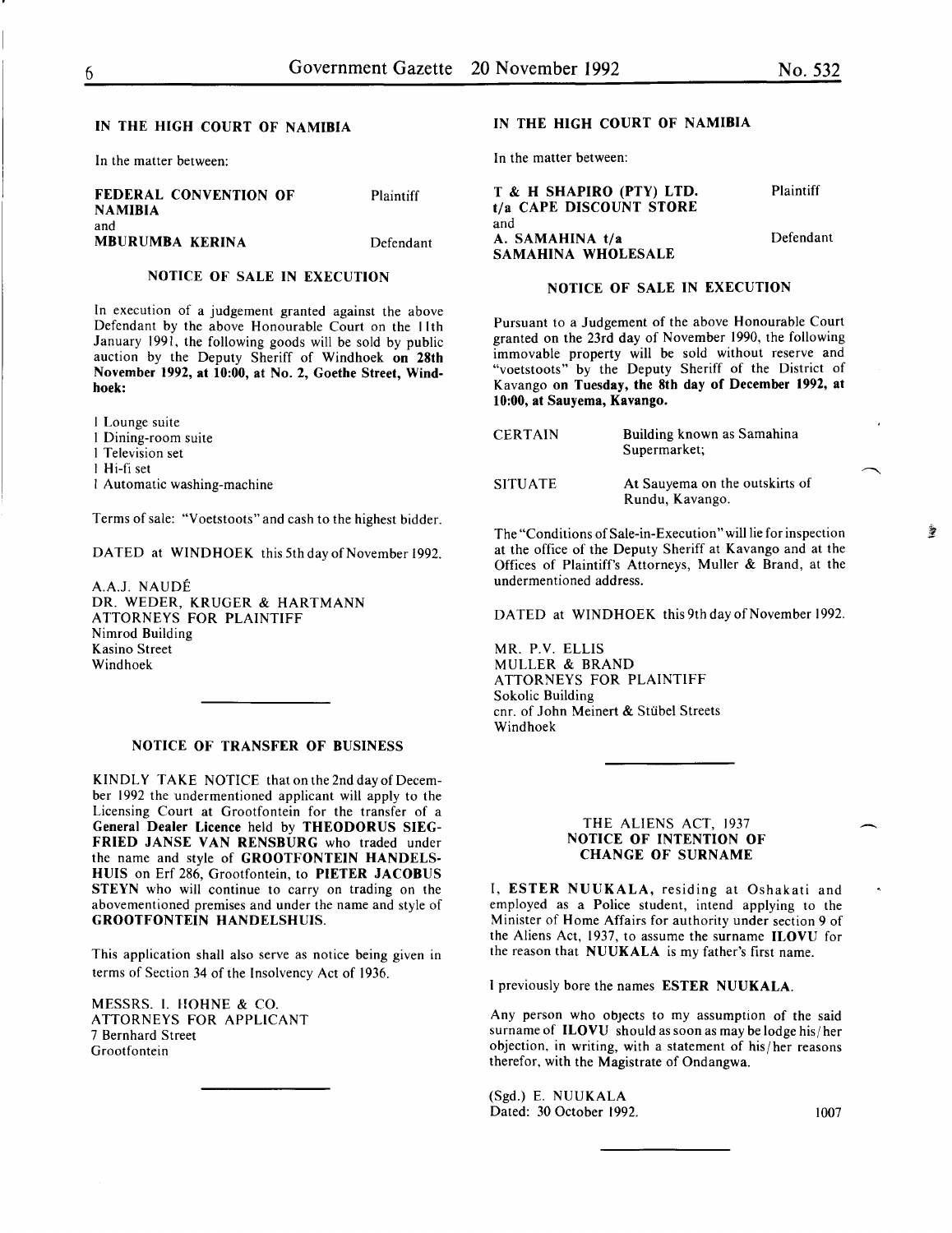# IN THE HIGH COURT OF NAMIBIA

In the matter between:

| SWA BUILDING SOCIETY          | <b>Plaintiff</b> | SWA BUILDING SOCIETY   | Plaintiff |
|-------------------------------|------------------|------------------------|-----------|
| and<br>JAFED BILLY JOE NAMBOA | Defendant        | and<br>LUDWIKA GORASES | Defendan  |

#### NOTICE OF SALE IN EXECUTION

Pursuant to a Judgement of the above Honourable Court granted on the 16th day of October 1992, the following immovable property will be sold without reserve and "voetstoots" by the Deputy Sheriff of the District of Windhoek on Monday, the 7th day of December 1992, at 10:00, at Erf No. 2882, Khomasdal Township, (Extension No. 3), Windhoek.

|               | <b>CERTAIN</b> | Erf No. 2882, Khomasdal Township<br>$(Extension No. 3)$ :     | <b>CERT</b>  |
|---------------|----------------|---------------------------------------------------------------|--------------|
| $\rightarrow$ | <b>SITUATE</b> | In the Municipality of Windhoek<br>Registration Division "K". | <b>SITUA</b> |

The "Conditions of Sale-in-Execution "will lie for inspection at the office of the Deputy Sheriff at Windhoek and at the Head Office of Plaintiff at Windhoek and Plaintiff's Attorneys, Fisher, Quarmby & Pfeiffer, at the undermentioned address.

DATED at WINDHOEK this 9th day of November 1992.

(Sgd.) E.H. PFEIFER FISHER, QUARMBY & PFEIFER ATTORNEYS FOR PLAINTIFF 108 SWABS Building Post Street Windhoek

#### THE ALIENS ACT, 1937 NOTICE OF INTENTION OF CHANGE OF SURNAME

I, SIMON KEFAS, residing at Windhoek and employed as a Driver, intend applying to the Minister of Home Affairs for authority under section 9 of the Aliens Act, 1937, to assume the surname NEGODHI for the reason that KEFAS is my father's first name.

I previously bore the names SIMON KEFAS.

l intend also applying for authority to change the surname of my wife HELENA and minor children FILLIP and EMILIA to NEGODHI.

Any person who objects to our assumption of the said surname of NEGODHI should as soon as may be lodge his/her objection, in writing, with a statement of his/her reasons therefor, with the Magistrate of Windhoek.

(Sgd.) S. KEFAS Dated: 30 October 1992. 1008

# IN THE HIGH COURT OF NAMIBIA

In the matter between:

| <b>SWA BUILDING SOCIETY</b> | Plaintiff |
|-----------------------------|-----------|
| and                         |           |
| LUDWIKA GORASES             | Defendant |

#### NOTICE OF SALE IN EXECUTION

Pursuant to a Judgement of the above Honourable Court granted on the 7th day of August 1992, the following immovable property will be sold without reserve and "voetstoots" by the Deputy Sheriff of the District of Swakopmund on Monday, the 30th day of November 1992, at 10:00, at Erf No. 415, Tamariskia Township, (Extension No.1), Swakopmund.

| <b>CERTAIN</b> | Erf No. 415, Tamariskia Township<br>$(Extension No. 1)$ :       |
|----------------|-----------------------------------------------------------------|
| <b>SITUATE</b> | In the Municipality of Swakopmund<br>Registration Division "G". |

The "Conditions of Sale-in-Execution" will lie for inspection at the office of the Deputy Sheriff at Swakopmund and at the Head Office of Plaintiff at Windhoek and Plaintiff's Attorneys, Fisher, Quarmby & Pfeiffer, at the undermentioned address.

DATED at WINDHOEK this 5th day of November 1992.

(Sgd.) E.H. PFEIFER FISHER, QUARMBY & PFEIFER ATTORNEYS FOR PLAINTIFF 108 SWABS Building Post Street Windhoek

#### THE ALIENS ACT, 1937 NOTICE OF INTENTION OF CHANGE OF SURNAME

I, OTILIE KUYEVA, residing at Windhoek and employed as a Fish Inspector, intend applying to the Minister of Home Affairs for authority under section 9 of the Aliens Act, 1937, to assume the surname NDEUTAPO for the reasons that KUYEVA is the surname of my aunt and uncle.

I previously bore the names OTILIE KUYEVA.

Any person who objects to my assumption of the said surname of NDEUTAPO should as soon as may be lodge his/her objection, in writing, with a statement of his/her reasons therefor, with the Magistrate of Windhoek.

0. KUYEVA Dated: 26 October 1992. 1009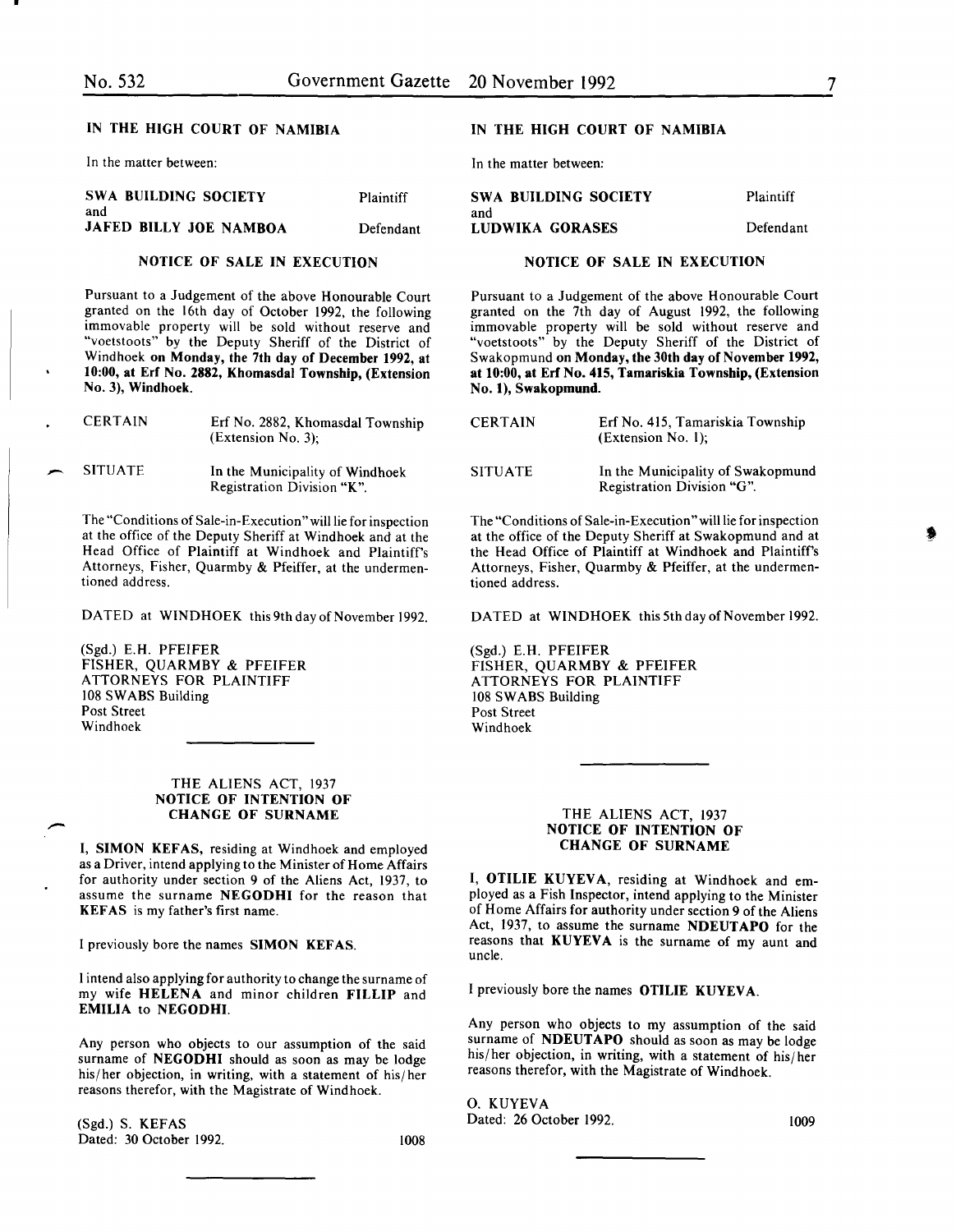# THE ALIENS ACT, 1937 NOTICE OF INTENTION OF CHANGE OF SURNAME

I, AMUTENYA JOHN KRISTOF, residing at the Single Quarters, Police Base, and employed as a Constable, intend applying to the Minister of Home Affairs for authority under section 9 of the Aliens Act, 1937, to assume the surname CHRISTOPHER for the reasons that KRISTOF is Afrikaans and CHRISTOPHER is English.

I previously bore the names AMUTENYA JOHN KRISTOF.

Any person who objects to my assumption of the said surname of CHRISTOPHER should as soon as may be lodge his/ her objection, in writing, with a statement of his/ her reasons therefor, with the Magistrate of Windhoek.

A.J. KRISTOF Dated: 6 October 1992. 1014

## THE ALIENS ACT, 1937 NOTICE OF INTENTION OF CHANGE OF SURNAME

I, PAULUS NGHISHIMONO HAIPINGE, residing at Windhoek and employed as a soldier, intend applying to the Minister of Home Affairs for authority under section 9 of the Aliens Act, 1937, to assume the surname HAMU-KWAYA for the reasons that HAIPINGE is my father's first name.

I previously bore the names PAULUS NGHISHI-MONO HAIPINGE.

Any person who. objects to my assumption of the said surname of HAMUKWAYA should as soon as may be lodge his/ her objection, in writing, with a statement of his/ her reasons therefor, with the Magistrate of Windhoek.

P.N. HAIPINGE P.O. Box 80456 Windhoek Dated: 8 October 1992. 1015

#### THE ALIENS ACT, 1937 NOTICE OF INTENTION OF CHANGE OF SURNAME

I, AGENUS SALTRIEL, residing at Windhoek and employed as a Domestic Servant, intend applying to the Minister of Home Affairs for authority under section 9 of the Aliens Act, 1937, to assume the surname SADIUS for the reasons that according to me, it is the people who did not understand me at the Identity Section who wrote my name and surname incorrectly.

I previously bore the names AGENUS SALTRIEL.

Any person who objects to my assumption of the said surname of SADIUS should as soon as may be lodge his/ her objection, in writing, with a statement of his/ her reasons therefor, with the Magistrate of Windhoek.

A. SALTRIEL Dated: 4 November 1992.

1016

#### THE ALIENS ACT, 1937 NOTICE OF INTENTION OF CHANGE OF SURNAME

I, JASSON HITIRA, residing at Windhoek and employed by Brockmann & Kriess as a Driver, intend applying to the Minister of Home Affairs for authority under section 9 of the Aliens Act, 1937, to assume the surname NELUMBU for the reasons that HITIRA is my guardian's surname and I now want my father's surname.

I previously bore the names JASSON HITIRA.

Any person who objects to my assumption of the said surname of **NELUMBU** should as soon as may be lodge his/her objection, in writing, with a statement of his/her reasons therefor, with the Magistrate of Windhoek.

J. HITIRA Dated: 5 November 1992. 1017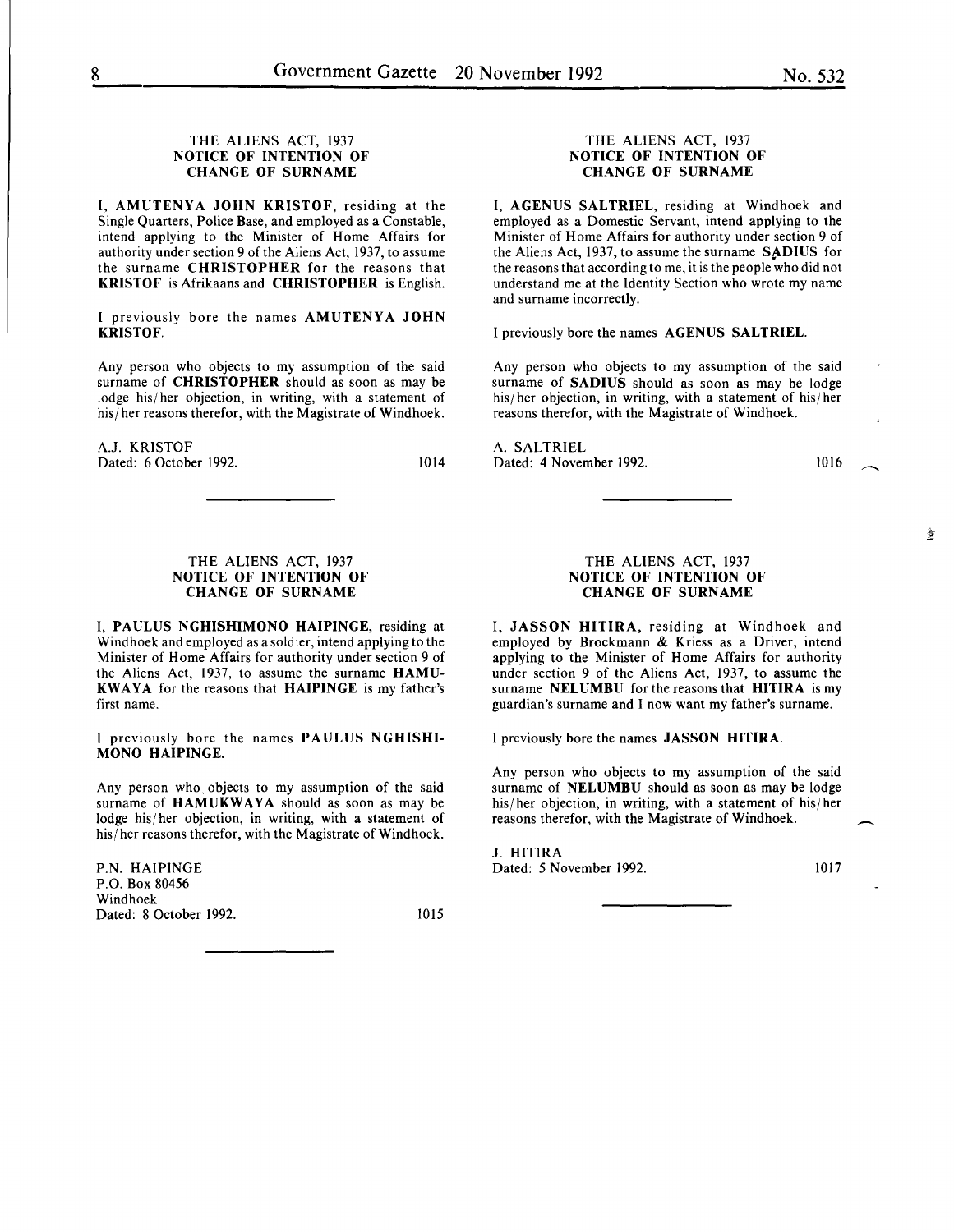1010

#### THE ALIENS ACT, 1937 NOTICE OF INTENTION OF CHANGE OF SURNAME

I, JOHANNES FREDERICK, residing at Erf No.  $16/63$ , Katutura, and employed as a Panelbeater, intend applying to the Minister of Home Affairs for authority under section 9 of the Aliens Act, 1937, to assume the surname WIT-**BOOI** for the reasons that FREDERICK is my brotherin-law's surname.

I previously bore the names JOHANNES FREDERICK.

Any person who objects to my assumption of the said surname of WITBOOI should as soon as may be lodge his/her objection, in writing, with a statement of his/her reasons therefor, with the Magistrate of Windhoek.

J. FREDERICK Dated: 30 October 1992.

#### THE ALIENS ACT, 1937 NOTICE OF INTENTION OF CHANGE OF SURNAME

I, GUSTAV JEREMIA, residing at Windhoek and employed as an Assistant Unit Manager, intend applying to the Minister of Home Affairs for authority under section 9 of the Aliens Act, 1937, to assume the surname NYAU for the reasons that JEREMIA is my grandfather's first name.

I previously bore the names GUSTAV JEREMIA.

In intend also applying for authority to change the surname of my wife AINA SHINIGAYAMU and minor children DAVID SHAVUKA and JAYSON NANGY to NYAU.

Any person who objects to our assumption of the said surname of NYAU should as soon as may be lodge his/her objection, in writing, with a statement of his/ her reasons therefor, with the Magistrate of Windhoek.

G. JEREMIA P.O. Box 1255 Windhoek Dated: 2 November 1992. 1011

#### THE ALIENS ACT, 1937 NOTICE OF INTENTION OF CHANGE OF SURNAME

I, PHILLIPUS PETRUS, residing at Okahandja and employed as a soldier, intend applying to the Minister of Home Affairs for authority under section 9 of the Aliens Act, 1937, to assume the surname NANDENGA for the reasons that PETRUS is my father's first name.

I previously bore the names PHILLIPUS PETRUS.

I intend also applying for authority to change the surname of my minor children MARTIN IITHETE and MONICA PHILLIPUS to NANDENGA.

Any person who objects to our assumption of the said surname of NANDENGA should as soon as may be lodge his/her objection, in writing, with a statement of his/her reasons therefor, with the Magistrate of Okahandja.

P. PETRUS Dated: 30 October 1992.

1012

•

#### THE ALIENS ACT, 1937 NOTICE OF INTENTION OF CHANGE OF SURNAME

I, JOSEFINA HAMUTENYA, residing at Erf 1525, Wanahenda, and presently unemployed, intend applying to the Minister of Home Attairs for authority unde. section 9 of the Aliens Act, 1937, to assume the surname FOTOLELA for the reasons that HAMUTENYA is my father's first name.

I previously bore the names JOSEFINA HAMUTENYA.

Any person who objects to my assumption of the said surname of FOTOLELA should as soon as may be lodge his/her objection, in writing, with a statement of his/her reasons therefor, with the Magistrate of Ondangwa.

J. HAMUTENY A Dated: 29 October 1992. 1013